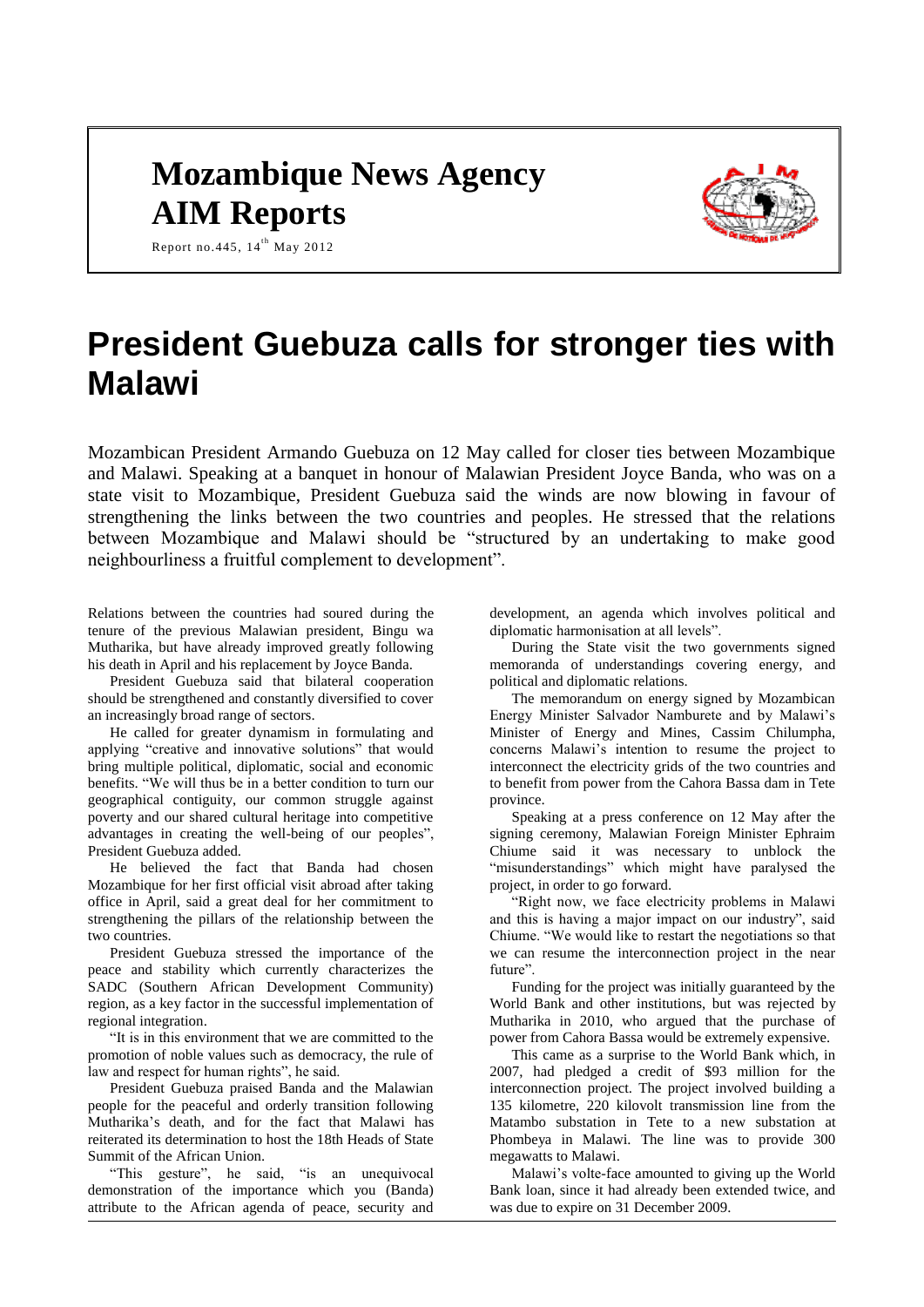## **President Guebuza visits London**

President Armando Guebuza on 7 May arrived in London on a three day visit to Britain. This was his second official visit as Mozambique's Head of State, having previously come to Britain in 2006.

President Guebuza was accompanied by a delegation including the ministers of Foreign Affairs, Trade and Industry, Defence, and Mineral Resources, namely Oldemiro Baloi, Armando Inroga, Filipe Nyussi and Esperanca Bias.

During his visit several British companies, particularly in the mining industry, expressed an interest in investing in Mozambique. The President granted audiences to representatives of several major mining companies, including Subsea 7, Stanley's Oil and Gas, and Eurasian Natural Resources Corporation (ENRC). He also has meetings scheduled with British Petroleum (BP), and with the Italian ENI, which is one of the companies that have made major discoveries of natural gas in the Rovuma Basin in the far north of the country.

According to the Minister of Mineral Resources, Esperanca Bias, the companies that have approached the government are financially solid, with every prospect of doing business in Mozambique.

"The interaction with British businesses is positive", she told reporters. "We have been receiving companies with various interests, including companies that want to be part of financing in the country, companies providing services and companies that want to build facilities to produce equipment. The government wants to continue contacts with various British companies to attract them to invest in the country and to support projects in coal, hydrocarbons and heavy mineral sands. We want to attract business people of this country to support geological and mining activity and add value to the resources that are being exploited in Mozambique".

## **Budget support guaranteed for 2013**

The group of 19 donors and financing agencies who provide part of their aid to Mozambique in general budget support have pledged to continue funding the state budget in 2013.

On 7 May, at the end of the annual review between the government and what are known as the "Programme Aid Partners" (PAPs, or the G-19), the outgoing coordinator of the group, Canadian High Commissioner Alain Latulippe declared "judging from the available information, there is a satisfactory basis for continuing budget support in 2013".

Nonetheless, the G-19 made it clear that they are not happy with the pace of the fight against corruption. Cited in the daily newspaper "O Pais", they called upon the government to "speed up the struggle against corruption through the implementation of the strategies in force, as well as continual improvement of the legal framework based on impact assessment".

They also called for greater transparency in public financial management, and publication of the contracts signed between the government and mining companies.

The partners urged the government to step up implementation of the Education Sector Strategic Plan, with particular stress on improving the quality of education, guaranteeing that children in primary school achieve basic skills in reading, writing and mathematics.

For the government, Planning and Development Minister Aiuba Cuereneia noted that longstanding problems, such as a plethora of donor missions to the country, and delays in

disbursing the agreed funds, are still occurring.

"The proliferation of missions visiting the country leads to the production of a large number of assessments and monitoring reports", he said. "Each mission asks for meetings with senior officials and for government comment on the reports produced. This imposes a heavy administrative burden on less developed countries".

The government also wants its foreign partners to make greater use of national systems, such as the Mozambican procurement system and the special treasury account. Every year the government has pointed to these failures by the PAPs to live up to the 2005 Paris Declaration on Aid Effectiveness.

Each of the PAPs is now expected to make its pledge of budget support for 2013 in late May or early June.

#### **Assembly elects ombudsman**

The Mozambican parliament, the Assembly of the Republic, on 11 May elected former Justice Minister Jose Abudo as the country's first ombudsman.

Abudo was proposed by the parliamentary group of the ruling Frelimo Party. His sole opponent was Maximo Dias, proposed by the Mozambique Democratic Movement (MDM).

Abudo has had a lengthy career in the Mozambican judicial system. He has been a judge on the Administrative Tribunal, a judicial inspector and the presiding judge on the Sofala Provincial Court. He was Minister of Justice from 1995 to 2004.

In the election Abudo received 175 votes and Dias 16. There were 11 blank ballot papers, and 23 invalid votes.

The post of ombudsman was envisaged in the constitution of 2004, and a law on the ombudsman's office was passed in 2006. But it proved impossible to elect an ombudsman then, because the election requires a two-thirds majority, and in the 2005-2009 parliament Frelimo did not have a majority of this size,

The main opposition party, Renamo, openly stated that there would be no ombudsman unless the 2006 bill was amended to provide for two assistant ombudsmen – one chosen by Frelimo and one by Renamo. This politicisation of the ombudsman's office was unacceptable to Frelimo, and so no ombudsman was elected throughout the life of that parliament.

It is now possible to elect an ombudsman, despite any Renamo objections, because the Renamo vote in the 2009 general elections collapsed and Frelimo now holds a majority, not of two thirds, but of over 75 per cent in the Assembly.

The law states that the ombudsman should "make recommendations to the relevant bodies with a view to correcting illegal or unjust acts or omissions of the public powers or to improve their respective services".

The ombudsman may also note defects in the law and suggest amending or revoking legislation. He also has a public education role in publicizing legislation on the rights, duties and freedoms of citizens.

Complaints or petitions may be presented orally or in writing to the ombudsman, but must always mention the name and address or workplace of the petitioner.

Before issuing a recommendation, the ombudsman must always hear the version of the person or body against whom the complaint is directed – unless the person concerned refuses to speak to the ombudsman.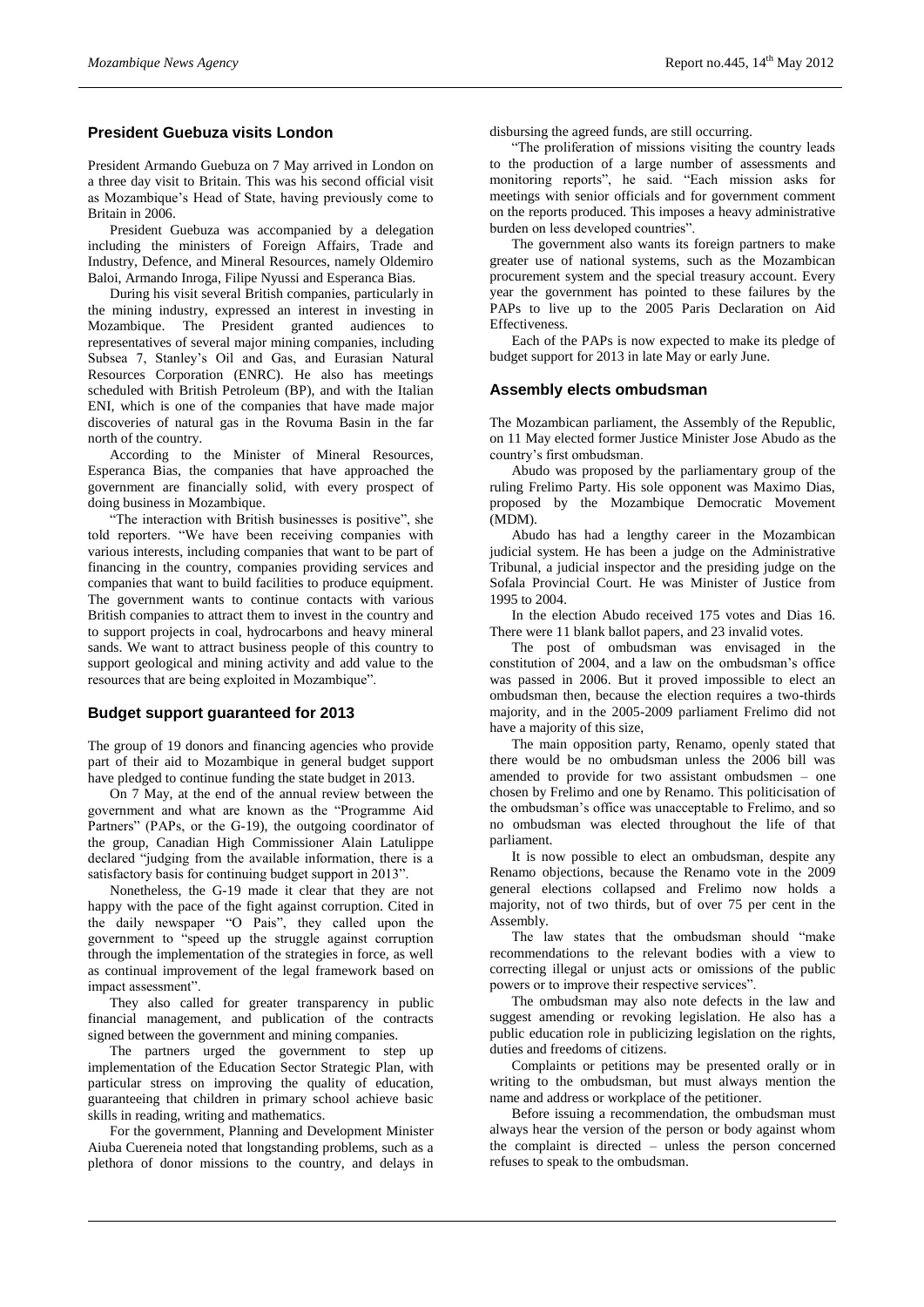## **World Bank approves credit for education**

The Executive Board of the World Bank on 1 May approved a loan equivalent to \$40 million to support the Mozambican government's plans to extend early childhood development services in 600 rural communities.

According to the World Bank, the community-based programme will provide early attention to cognitive, linguistic, socio-emotional and physical skills to 84,000 young children.

The programme aims to increase the quality and efficiency of the overall education system by helping increase school readiness among children of low-income families, and reduce primary level repetition and dropout rates.

The World Bank's country director for Mozambique, Laurence Clarke, said "I am glad we are supporting the government to act swiftly based on clear evidence that community based pre-school programs are a crucial investment in the children of Mozambique".

He added "we are confident that investment in young children at the right age will help to break the poverty cycle in Mozambique in the long run and that it will contribute towards a brighter future for all Mozambicans."

According to an evaluation carried out by the nongovernmental organisation Save the Children on the impact of pre-school programmes in Mozambique, children going to pre-school are much more likely to show interest in mathematics and writing, recognize shapes, and show respect for other children, than those who are not.

The World Bank has also relied on its own research in Mozambique, which shows that poor children who do not have access to quality early childhood development interventions are more likely to have low productivity and income as adults.

Less than five per cent of the 4.5 million Mozambican children under the age of five currently take part in preschool programmes.

According to the World Bank's Sophie Naudeau, "by making a start on early childhood development services for children in five provinces, the government is helping them to have better chances in school and later life, and is laying the foundation for a community-based system that can be replicated nationwide".

World Bank funding will support these services in Nampula, Cabo Delgado, Tete, Gaza, and Maputo Provinces. It will also support the development of technical and institutional capacity at the national, provincial, and district levels with a view towards a sustainable nationwide program in the future.

#### **World Bank finances climate change project**

The Mozambican government and the World Bank signed an agreement in Maputo on 4 May under which the Bank is to provide a loan of \$120 million to finance the government's project on "Cities and Climate Change".

The project, to be implemented over six years, is designed to strengthen the capacity of Mozambican municipalities to respond to the impact of climate change in terms of environmental management and the provision of urban services.

It is intended to improve institutional capacity, particularly in such areas as urban and environmental planning, the management of urban land, and the maintenance of urban infrastructure.

It will improve the control or mitigation of floods and

erosion, particularly in three of the coastal cities most threatened by climate – Beira, Maputo and Nacala.

Speaking at the signing ceremony, the Minister of Planning and Development, Aiuba Cuereneia, said "this project will help the selected municipalities deal with chronic problems of sewers, water pipes, embankments, dams and water storage installations".

"The urgency of the challenges posed by climate change demand that we step up actions, both in mitigation and in adaption", Cuereneia declared.

The World Bank Country Director for Mozambique, Laurence Clarke, noted that Mozambique "is one of the African countries most exposed to the impacts of climate change".

"Today we have a great deal of evidence that shows the negative impact of climate change on the country's development efforts", he said. "It is estimated that natural disasters annually knock one or two per cent off economic growth, which corresponds to tens of millions of dollars a year".

Coastal cities, he added, are particularly vulnerable to flooding and erosion, with a devastating impact on the poorest households, who tend to live in the most exposed areas.

The credit is provided on the standard terms of the World Bank's soft loans affiliate, the International Development Association (IDA), and carries no interest.

#### **Electricity consumption up 15 per cent**

Consumption of electricity in Mozambique increased by 15 per cent in 2011, according to Augusto Sousa, chairperson of the publicly-owned electricity company, EDM.

Sousa announced these figures on 2 May at a business conference on energy in Maputo, organised by the Portuguese Energy Agency (ADENE), the Mozambique-Portugal Chamber of Commerce and the Portuguese Investment and Foreign Trade Agency.

Peak demand for electricity in Mozambique has now reached 616 megawatts (a figure that excludes the Mozal aluminium smelter, which is not supplied by EDM). To deal with the increased demand for power, the government is working on a range of electricity projects, said Sousa.

He announced, for example, that EDM is negotiating with the National Hydrocarbon Company (ENH) to convert an obsolete thermal power station in Maputo to run on natural gas, which could generate 70 megawatts.

About 85 per cent of the electricity in the EDM system is purchased from HCB, the company that runs the Cahora Bassa dam on the Zambezi. The remaining 15 per cent comes from EDM's own power stations at the Chicamba and Mavuzi dams in Manica province, and the Corrumana dam in Maputo province.

"We must implement new sources of energy, such as small scale hydropower stations, wind energy and photovoltaic systems", said Sousa.

Large scale projects on the drawing board include a second power station at Cahora Bassa, and a new dam on the Zambezi at Mpanda Nkuwa.

It is estimated that about 1,050,000 households are connected to the national grid. That is about 5.3 million Mozambicans, or 23 per cent of the total estimated population of the country in 2011. If the households supplied by isolated, non-EDM power sources (mostly solar panels) are included, the percentage of Mozambicans with access to some form of electricity rises to around 35 per cent.